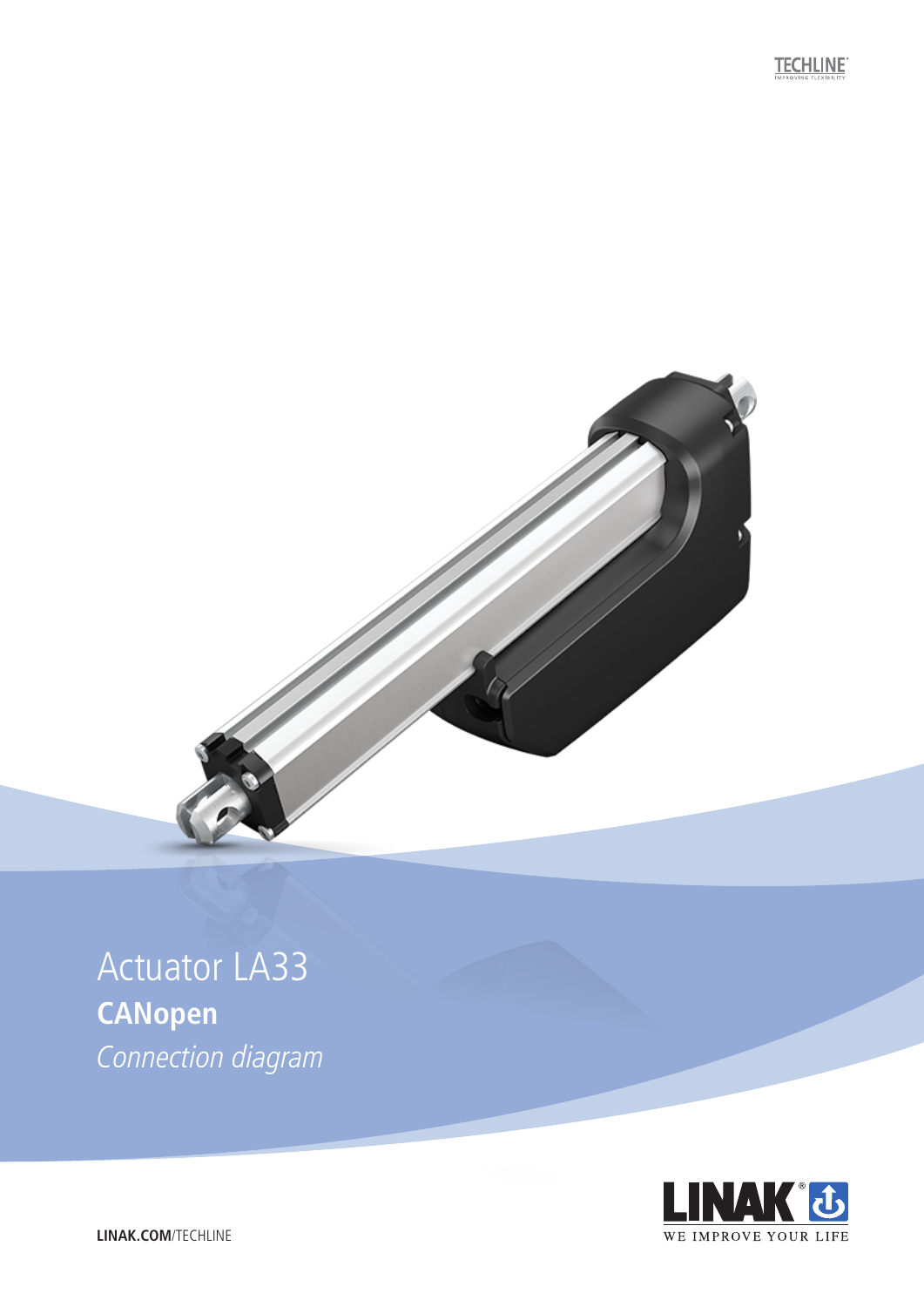# Connection diagram

### 33XXXXXXX03XXX=XXXXX008XXXXX

<u>nd</u>

 $\mathbf{i}$ 



Please be aware that if the power supply is not properly connected, you might damage the actuator!

#### **The BusLink software tool is available for CANbus actuators and can be used for:** Diagnostics, manual run and configuration The newest version is available online at **LINAK.COM/**TECHLINE

Please note: The BusLink configuration cable must be purchased seperately Item number for BusLink cable kit: 0367997 (adapter + USB2Lin)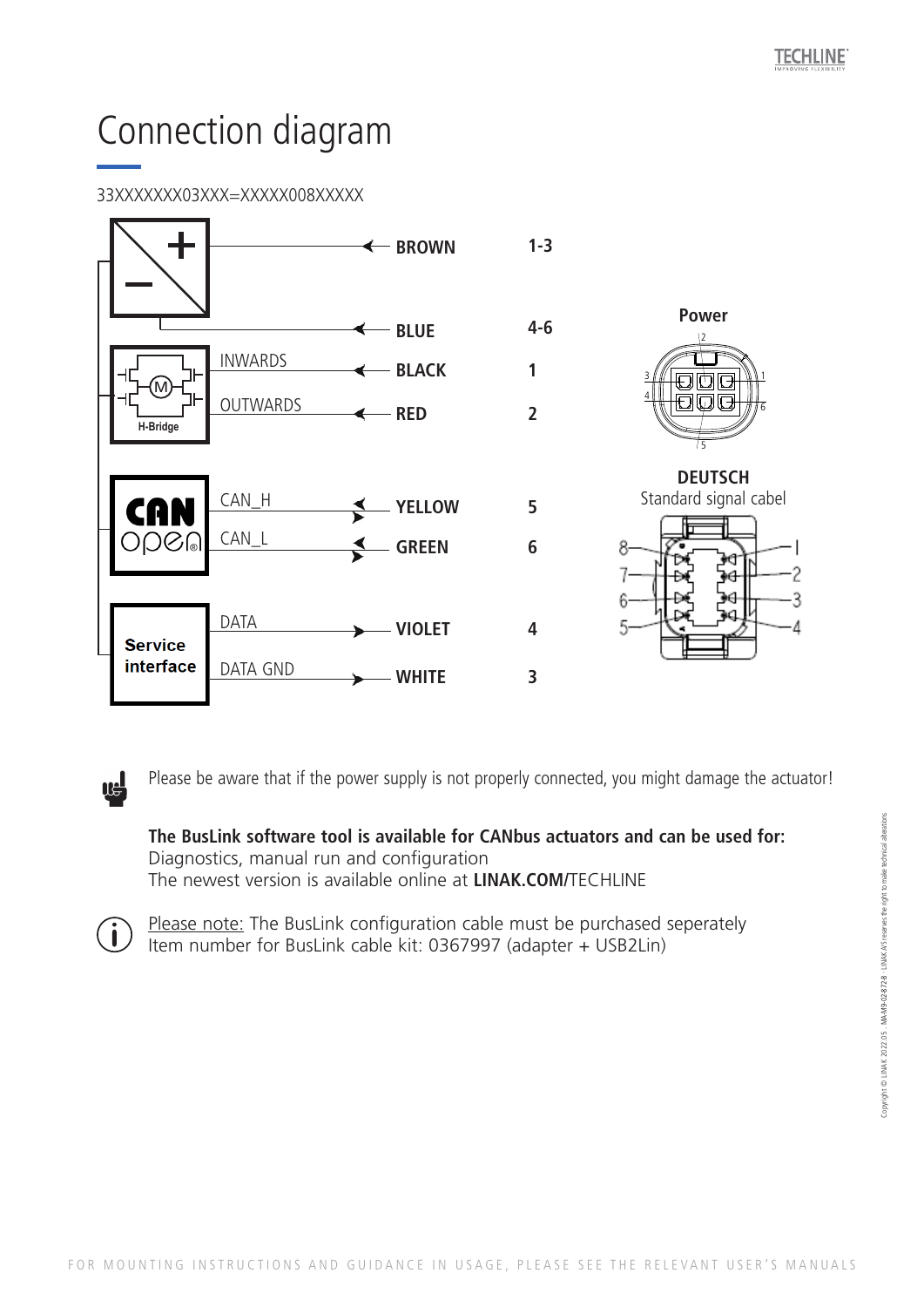# I/O Specifications

| Input/Output | Specification                                                                                                                                                                                                                                                     | <b>Comments</b>                                                                                                                                                                                                                                                                                                                                                                                                                                                                    |
|--------------|-------------------------------------------------------------------------------------------------------------------------------------------------------------------------------------------------------------------------------------------------------------------|------------------------------------------------------------------------------------------------------------------------------------------------------------------------------------------------------------------------------------------------------------------------------------------------------------------------------------------------------------------------------------------------------------------------------------------------------------------------------------|
| Description  | Compatible with the CiA 301 standard.<br>Using CANopen messages to<br>command movement, setting parameters<br>and to<br>deliver feedback from the actuator.<br>Actuator identification is provided,<br>using standard CiA 301 address claim or<br>fixed addresses | <b>CAN</b><br><b>ODB</b>                                                                                                                                                                                                                                                                                                                                                                                                                                                           |
| Brown        | 12-24 VDC + (VCC)<br>Connect Brown to positive<br>$12 V \pm 20 \%$<br>$24V \pm 10 \%$<br>12 V, current limit 15 A<br>24 V, current limit 10 A                                                                                                                     | Note:<br>Do not change the power supply polarity on the<br>brown and blue wires!<br>Power supply GND (-) is electrically connected<br>to the housing<br>Current limit levels can be adjusted through<br><b>BusLink</b><br>If the temperature drops below 0 $\degree$ C, all current<br>limits will automatically increase to<br>20 A for 12 V<br>15 A for 24 V                                                                                                                     |
| Blue         | 12-24 VDC - (GND)<br>Connect Blue to negative                                                                                                                                                                                                                     |                                                                                                                                                                                                                                                                                                                                                                                                                                                                                    |
| Red          | Extends the actuator                                                                                                                                                                                                                                              | On/off voltages:<br>$> 67$ % of V <sub>IN</sub> = ON<br>$<$ 33 % of V <sub>IN</sub> = OFF                                                                                                                                                                                                                                                                                                                                                                                          |
| <b>Black</b> | Retracts the actuator                                                                                                                                                                                                                                             |                                                                                                                                                                                                                                                                                                                                                                                                                                                                                    |
| Green        | CAN_L                                                                                                                                                                                                                                                             | CANopen assumes a physical layer according to<br>ISO 11898-2.<br>Speed: Autobaud up to 250 kbps<br>(Prototypes: 125 kbps)<br>Max bus length @ 125 kbps: 500 meters<br>Max bus length @ 250 kbps: 250 meters<br>Max bus length @ 500 kbps: 100 meters<br>Max stub length @ 125 kbps: 22 meters<br>Max stub length @ 250 kbps: 11 meters<br>Max stub length @ 500 kbps: 5,5 meters<br>Max node count: 127<br>Wiring: Unshielded twisted pair<br>Cable impedance: 120 $\Omega$ (±10%) |
| Yellow       | CAN_H                                                                                                                                                                                                                                                             |                                                                                                                                                                                                                                                                                                                                                                                                                                                                                    |
| Violet       | Service interface                                                                                                                                                                                                                                                 | Only BusLink can be used as service interface.<br>Use green adapter cable                                                                                                                                                                                                                                                                                                                                                                                                          |
| White        | Service interface GND                                                                                                                                                                                                                                             |                                                                                                                                                                                                                                                                                                                                                                                                                                                                                    |